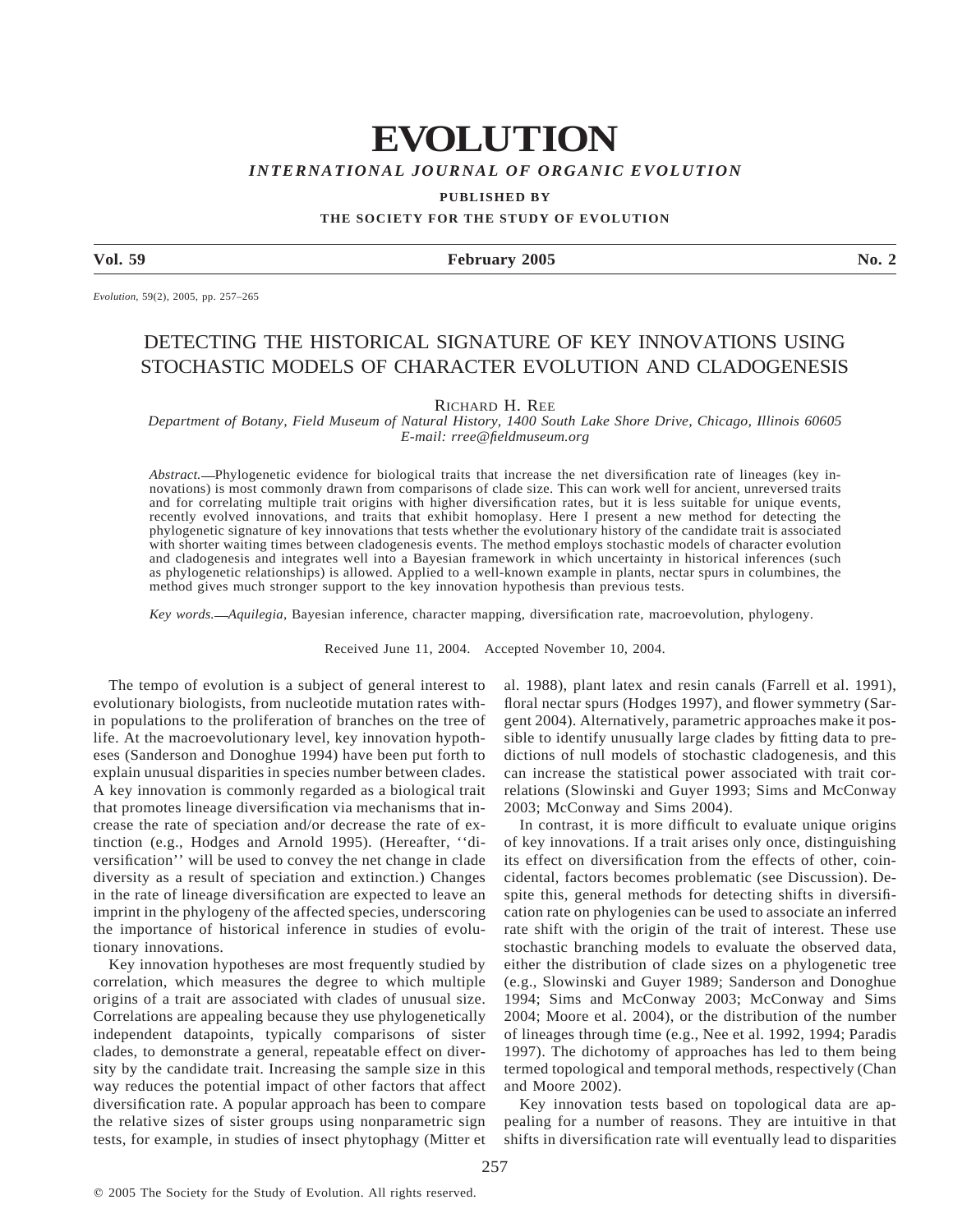in clade size. They are also pragmatic in generally requiring a minimum of taxon sampling in phylogenetic analyses, so long as all relevant lineages are represented and the sizes of those lineages are known. Furthermore, they can be applied when no information about branch lengths is available (Moore et al. 2004). However, methods for detecting rate shifts that rely solely on clade size data are not generally well-suited for cases in which the hypothesized key innovation has arisen recently, with insufficient time having passed for the shift in diversification rate to affect species diversity to an extent that is statistically detectable. In these situations, they lose inferential power as a result of small sample sizes. One exception to this is the so-called wholetree approach (Chan and Moore 2002), which examines tree symmetry in the context of a Markovian branching model and can detect rate shifts even in small trees.

A potentially limiting aspect of all current key innovation tests is their reliance on unreversed synapomorphies, meaning they tend to assume that once arisen, key innovations are never lost. While this may be a safe assumption when a trait is diagnostic of an entire clade, it is certainly reasonable to expect cases in which key innovations are secondarily lost, especially considering that the trait's adaptive value may be contingent on a particular ecological setting or association that is transient (e.g., de Queiroz 2002). In theory, losses provide additional information relevant to the key innovation hypothesis, as they should be associated with decreases in diversification rate just as gains are expected to cause increases in rate. Thus, it is clearly desirable to have a phylogenetic method for testing key innovation hypotheses that accommodates bidirectional evolution in the trait of interest.

A related problem with existing tests concerns their tendency to rely on only the most parsimonious reconstructions of character change, that is, minimum-length solutions that are known to be biased (see Harvey and Pagel 1991) and that also ignore the variance of the estimate (Nielsen 2002). Historical inference invariably introduces some uncertainty into considerations of character evolution, the magnitude of which depends on how much information we have about the past. The increasing prevalence of Bayesian statistics and stochastic estimation methods is enabling uncertainty to be incorporated into many aspects of phylogenetic inference (e.g., see Huelsenbeck et al. 2000). Here, the same approach is applied to the study of key innovations.

In summary, existing phylogenetic tests of key innovation hypotheses are not ideal for studying singular instances, smaller clades, or traits that exhibit homoplasy. Key innovations are not conceptually precluded from such circumstances, but to detect them, focus is best directed not on the most commonly used metric, clade size contrasts, but instead on the correspondence between the evolutionary history of the character and the frequency of cladogenesis events (phylogenetic branching) through time. Lineages with the hypothesized innovation are expected to have shorter waiting times between cladogenesis events compared to lineages without it, and historical reconstructions of character evolution should therefore show higher rates of cladogenesis during the time in which the innovation was present. In this paper, I describe a simple test for this prediction that uses stochastic models of character evolution and cladogenesis in continuous time.

# TESTING WHETHER CHARACTER EVOLUTION COVARIES WITH DIVERSIFICATION RATE

The test requires an estimate of the phylogeny of the species of interest (i.e., those with the putative innovation) and their relatives. This can be a single tree, or it may be a set of trees representing plausible candidates (e.g., from bootstrap replicates or Bayesian samples from the posterior distribution of trees). For simplicity, consider first the case of a single tree. The terminal nodes on the tree are assumed to represent extant species. Because we are interested in the tempo of cladogenesis, the tree's branches should have lengths that are proportionate to time. A variety of statistical tools are available for estimating the temporal durations of branches from molecular sequence data, of which the simplest (and least often defensible) is to enforce the assumption of a molecular clock (Felsenstein 1985; Hasegawa et al. 1985). However, while branch lengths should represent relative temporal durations, they should be expressed in units of evolutionary change in the character of interest, such that the length of the tree is the total amount of change in the character expected over the whole phylogeny.

The steps involved in the test can be summarized as follows. First, the history of the character of interest is mapped on the tree, identifying partitions of the phylogeny over which the candidate trait was present and absent. Next, the number of branching events and relative time in each partition are used to estimate the difference in rates of diversification between character states. This difference in rates, averaged over alternative histories in proportion to their posterior probabilities, is taken as the test statistic. Finally, the significance of the test statistic is evaluated by generating its expected density under a null model of waiting times between cladogenesis events.

Consider the two hypothetical phylogenies in Figure 1. Each has an identical binary character of which state 1 is hypothesized to be a key innovation. The trees have the same topology, but differ in their branch lengths. By convention, the tree topology is denoted  $\tau$ , the vector of branch lengths *v,* and the character data at the tips *x.* Given these data, the objective is to determine in each case whether a higher diversification rate is associated with the history of state 1, the candidate innovation, compared to state 0. Our first clue to the outcome is found in the relative durations of terminal branches having different states: in Figure 1A, terminals with state 1 are all much more recently split from their ancestor than those with state 0. This can be interpreted to mean that extant species with state 0 have apparently persisted much longer without undergoing speciation than those with state 1. In contrast, in Figure 1B there appears to be little difference between species with respect to character state.

The first step is to infer the evolutionary sequence of character state changes. This is accomplished using stochastic mapping (Nielsen 2002; Huelsenbeck et al. 2003), a technique that models discrete state changes in continuous time as a Poisson process, parameterized by a matrix of instantaneous rates of change between states (**Q**), a vector of sta-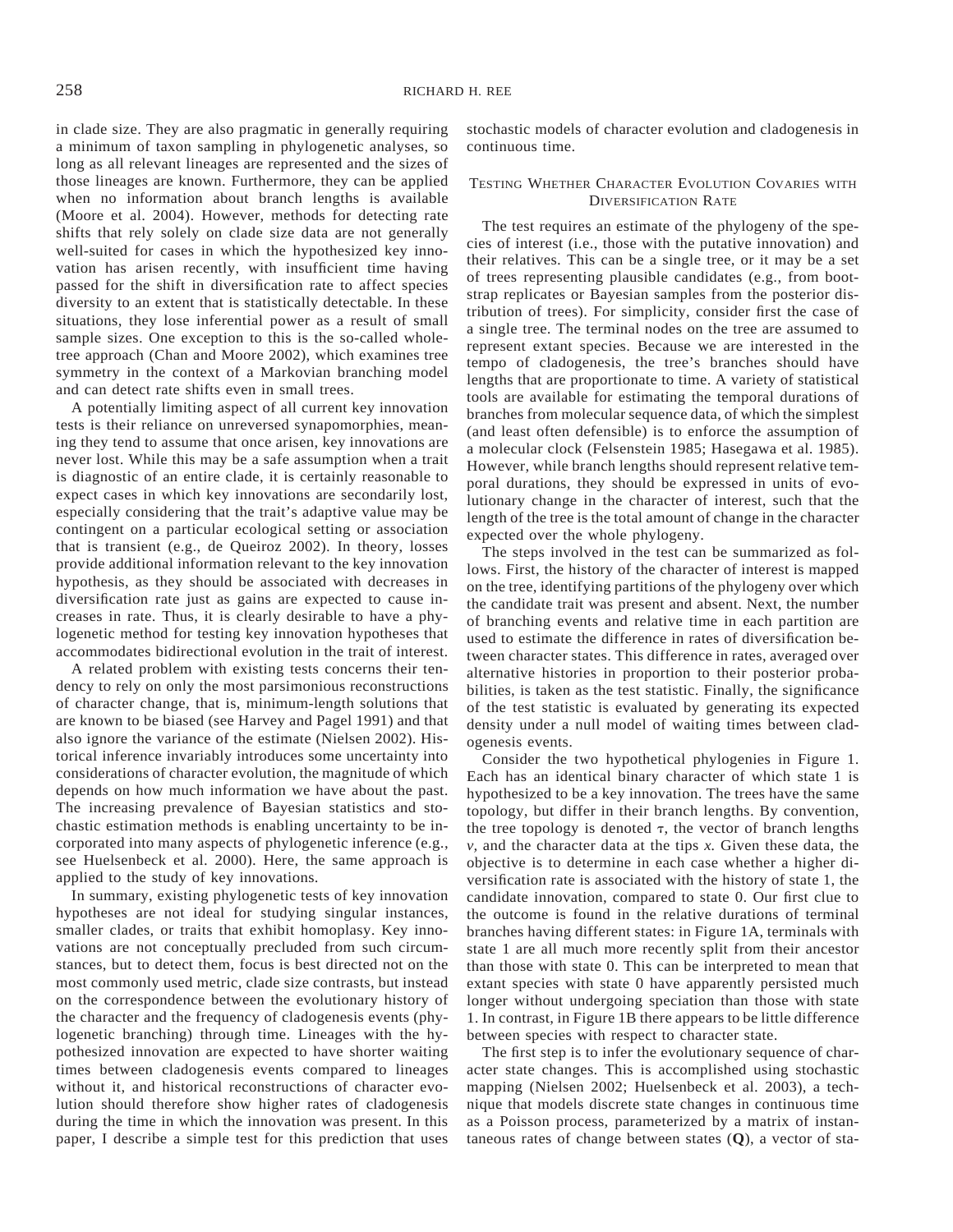

FIG. 1. Hypothetical phylogenies with a candidate key innovation (black boxes, state 1). Absence of the trait, state 0, is denoted by open boxes. The relative durations of terminal branches suggest that the character covaries with diversification rate in (A) but not in (B).

tionary frequencies of states  $(\pi)$ , and tree length, measured as the amount of expected change over the tree in the character of interest. Examples of character histories generated by stochastic mapping on the tree in Figure 1A are shown in Figure 2. Simulating many random histories consistent with the observed data is a Monte Carlo method for integrating over uncertainty about the historical details of character evolution (Nielsen 2002).

Each simulated mapping yields a history partitioned between the two character states. If the total tree length is *s*, let  $s_0$  and  $s_1 = s - s_0$  be the proportions of time spent in each state over a given history. A simple measure of the diversification rate associated with state *i* is  $\lambda_i = n_i/s_i$ , where  $n_i$  is the number of cladogenesis events observed in partition *i* of the history. The root node is not included in this calculation because we have no information about its history prior to the branching event it represents. The parameter of interest is the difference between state-specific diversification rates ( $\lambda_1$  -  $\lambda_0$ ), taking into account uncertainty associated with the tree, branch lengths, and inferences of character evolution. For a single tree, the average difference in rate over many draws from the posterior distribution of character mappings is

$$
d(\tau, \nu, x) = \frac{1}{K} \sum_{k=1}^{K} \lambda_1^{(h_k)} - \lambda_0^{(h_k)}, \qquad (1)
$$

where  $h_k$  is the  $k$ th simulated history given the topology, branch lengths, and character data. Here *d* is the test statistic.

Evaluating the significance of *d* involves estimating the probability of obtaining a difference in diversification rate from the observed character data equal to or greater than *d* if no covariation exists between the rate of cladogenesis and the character of interest. This requires estimating the distribution  $E(d)$ , the expected difference in diversification rate between character states under a null model of tree growth, in which waiting times between branching events on the tree topology are generated by a process independent of the character of interest. A simple model for this process is the wellknown Yule model of cladogenesis (Yule 1924). Under the

Yule model, waiting times between branching events are exponentially distributed according to a rate parameter,  $\lambda$ . For a bifurcating tree of *N* species the maximum-likelihood estimate of  $\lambda$  is simply  $(N - 2)/s$ , where *s* is the tree length (Hey 1992; Nee 2001). Yang and Rannala (1997) provide a method for sampling and assigning node ages to a phylogeny under a generalized birth-death model, of which the Yule is a special case involving no extinction. This method is used to generate sets of branch lengths for the given tree topology with  $\lambda$  estimated from the observed tree and branch lengths. For each set of branch lengths (*v*\*) sampled from the null distribution, the average rate difference  $d(\tau, v^*, x)$  is calculated as above from many simulated character histories. Ideally the same number of histories used in estimating *d* for the original set of branch lengths will be used here, but in practice a smaller number should suffice, as less precision is required. The expected distribution of *d* for the tree and character data under a Yule model is obtained by integrating over the null expectation of branch lengths, *v*\*:

$$
E(d \mid \tau, \lambda, x) = \int_{\nu^*} d(\tau, \nu^*, x) d\nu^*,
$$
 (2)

and the posterior predictive *P*-value for *d* is the proportion of *E(d)* that is equal to or more extreme than *d*:

$$
P = \Pr[E(d | \tau, \lambda, x) \ge d(\tau, v, x)]. \tag{3}
$$

Stochastic mapping was performed on the trees and character data in Figure 1. Uncertainty in the stationary frequencies of character states was modeled as a uniform prior distribution for  $\pi_0$  over {0, 1}. The length of each tree was set equal to 2, the minimum number of changes required to explain the data at the tips. For these parameter values, 1000 simulations on each tree yielded test statistic values of 1.653 and 0.641, respectively. Figure 3 shows the null distributions  $E(d | \tau, \lambda, x)$ , which were generated by taking the average rate difference of 10 simulated character histories on each of 1000 sets of random branch lengths. In example A,  $P = 0.031$ , demonstrating a significant ( $\alpha = 0.05$ ) historical relationship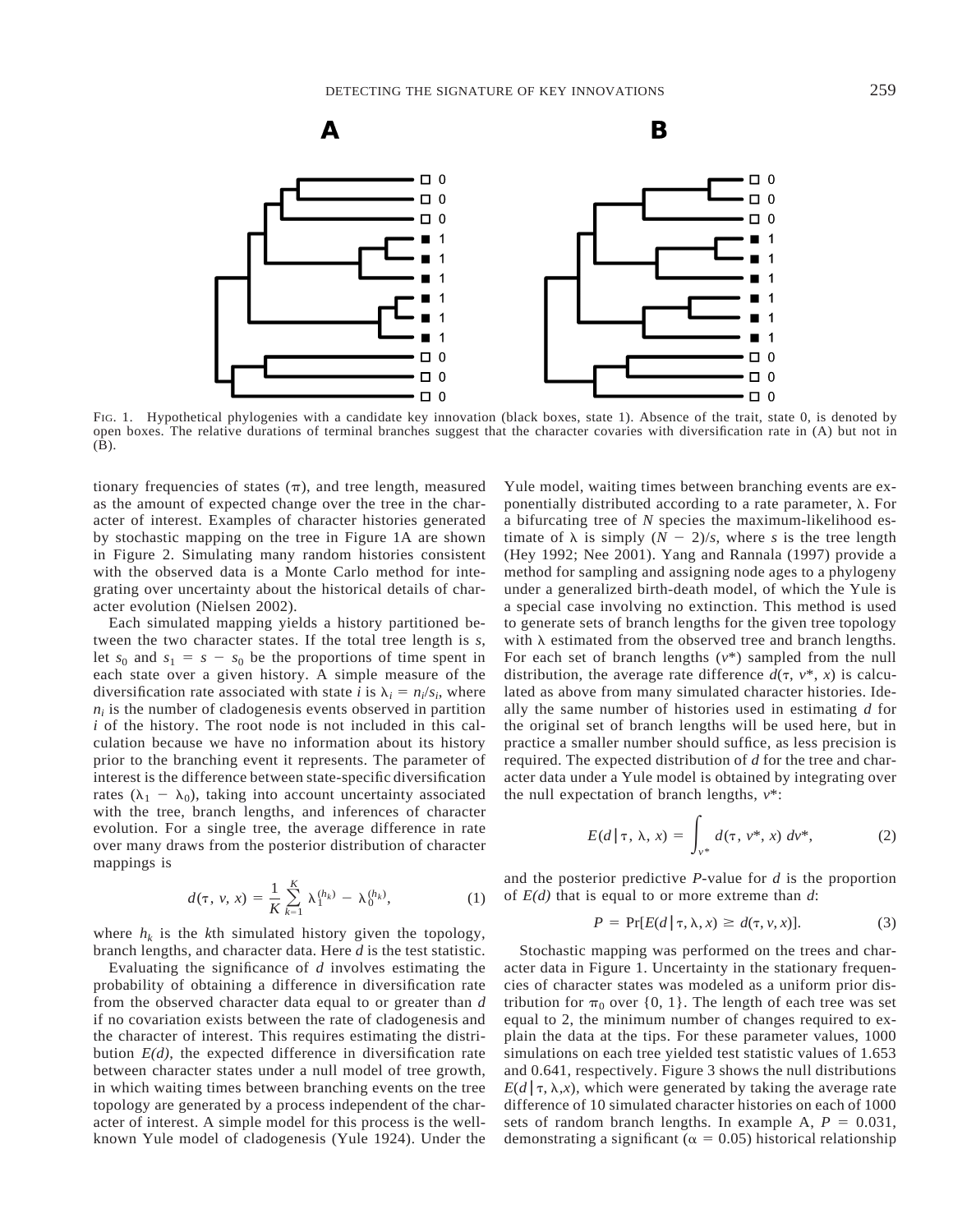260 RICHARD H. REE



FIG. 2. Example character histories generated by stochastic mapping, with thick lines representing time spent in state 1 (black boxes). (A) Four simulated histories of the character on the tree shown in Figure 1A. (B) One history simulated on each of four different trees that are topologically identical to (A) but have random branch lengths as predicted by the Yule model of cladogenesis. Histories involving fewer character state changes are generated more frequently than those with more changes. For each history, the proposed test measures the state-specific diversification rate  $(\lambda_i)$  as the number of branching events associated with state *i*, divided by the amount of time spent in that state. Many histories such as those shown in (A) are used to obtain the the test statistic, *d.* To generate a null distribution of expected values of *d*, the procedure is repeated for many random sets of branch lengths and histories such as those shown in (B).

between the candidate trait and faster cladogenesis, whereas in example B, the result is nonsignificant ( $P = 0.428$ ). Source code for running the test is available by contacting the author or via http://www.phylodiversity.net/rree.

These examples, while contrived, are illustrative in demonstrating that the method yields results that accord with intuition. They show that it is possible to detect the signature of a key innovation even on relatively small phylogenies (but note that for Fig. 1A, statistical significance is marginal, despite the apparently large effect of state 1 on diversification rate). They also show that the method can differentiate between trees that are topologically identical and have the same pattern of character data at the tips, but that differ in the effect of that character on diversification rate. These features distinguish this test from existing methods that rely only on comparisons of clade size.

Thus far, the test has been presented as it might be applied to a single phylogenetic tree. In real-world cases, it will generally be preferable to apply the test while accounting for uncertainty in the tree topology and branch lengths. One way to accomplish this is to use Markov chain Monte Carlo (MCMC) methods (Li 1996; Mau 1996; Rannala and Yang 1996; Yang and Rannala 1997; Mau et al. 1999; Huelsenbeck and Ronquist 2001; Drummond et al. 2002) to randomly draw a sample of trees from the posterior probability distribution. Next, calculate the test statistic and null distribution for each tree. The overall posterior predictive *P*-value is then simply the average of *P* over all the samples:

$$
P = \frac{1}{K} \sum_{k=1}^{K} \Pr[E(d | \tau_k, \lambda_k, x) \ge d(\tau_k, \nu_k, x)]. \tag{4}
$$

# AN EMPIRICAL EXAMPLE: FLORAL NECTAR SPURS IN *AQUILEGIA*

Perhaps the best-known example of a key innovation in plants is the floral nectar spurs of *Aquilegia* (columbines). In this angiosperm clade, nectar spurs have been hypothesized to increase the rate of diversification by promoting ecological speciation, characterized by reproductive isolation arising from pollinator specialization and shifts between hawkmoth and hummingbird pollinators (Hodges 1997). Compared to related taxa in Ranunculaceae, DNA sequence divergence in *Aquilegia* is extremely low, a pattern suggestive of a rapid radiation (Hodges and Arnold 1994a, 1995). There is considerable variation in spur length, color, and orientation among the approximately 70 species of *Aquilegia*, and functional studies in *Aquilegia* (Hodges and Arnold 1994b) and other groups (e.g., Nilsson 1988; Johnson and Steiner 1997) demonstrate the importance of spur characters in pollination and reproductive success. This has been put forth as evidence that speciation in *Aquilegia* has been driven by pollinatormediated natural selection for divergence in floral traits (Hodges 1997).

Phylogenetic evidence that nectar spurs represent a key innovation in *Aquilegia* includes the observation that its sister group is a single species, *Semiaquilegia adoxoides* (Hodges and Arnold 1995). The method of Slowinski and Guyer (1993) applied to the 70:1 diversity ratio yields a *P* value of 0.014. Hodges and Arnold (1995) also applied Sanderson and Donoghue's (1994) method to the *Aquilegia* + *Semiaquilegia* clade, with the results ruling out a constant diversification rate as well as rejecting a shift in rate within one of the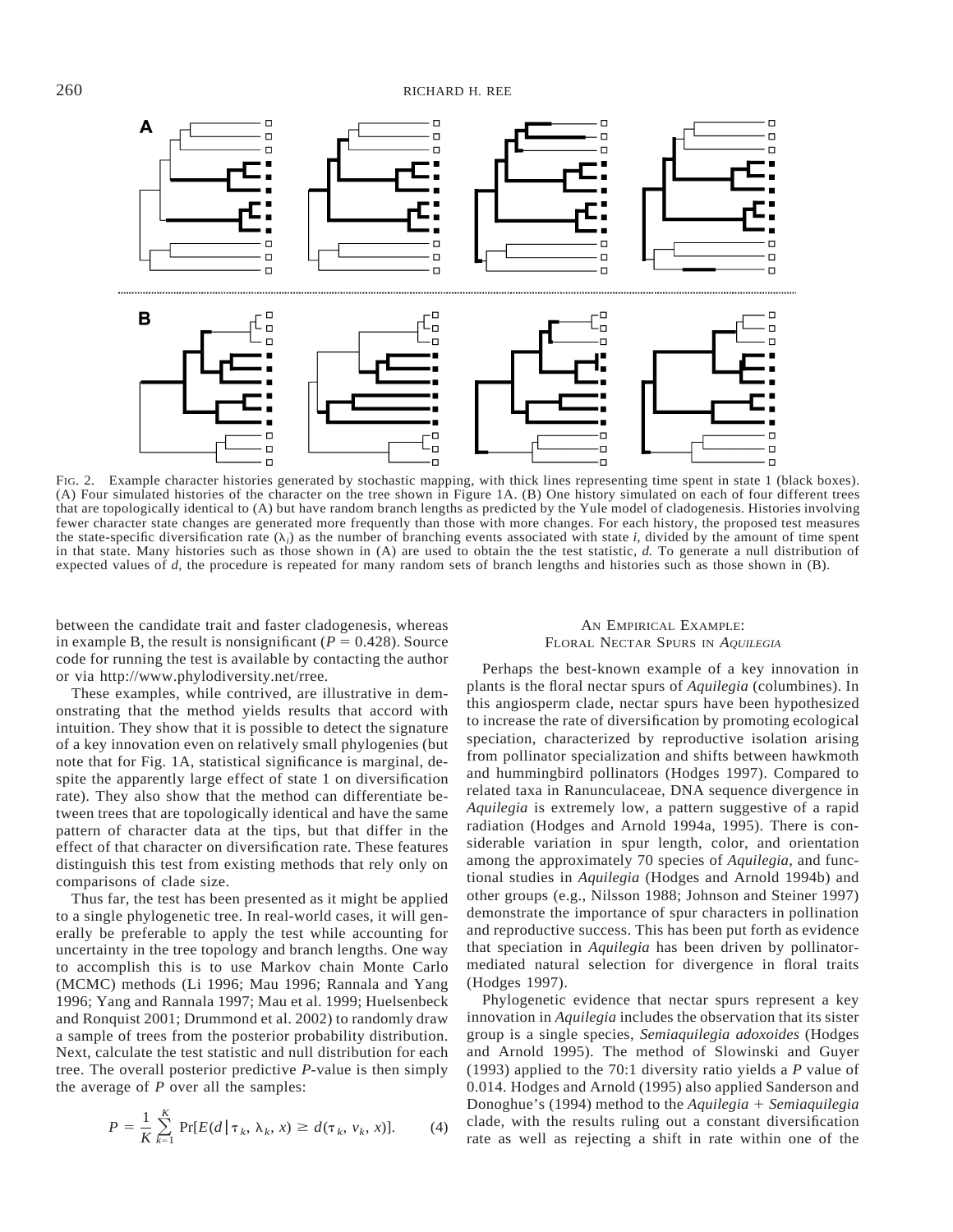

FIG. 3. Distribution of the difference in diversification rate between character states under a null model of cladogenesis,  $E(d | \tau, \lambda, x)$ , for the examples in Figure 1. The null model was used to randomly sample 1000 sets of branch lengths while holding the tree topology constant. For each set, the average difference in rate between states was calculated over 10 simulated character histories (see Fig. 2). The position of the test statistic (*d*) was calculated from 1000 simulated histories and is shown by the vertical dashed line. The associated posterior predictive *P*-value is represented by the proportion of the histogram to the right of *d* (filled bars). A significantly higher diversification rate is associated with state 1 for example A but not example B ( $\alpha = 0.05$ ).

subclades of *Aquilegia*, that is, after the origin of spurs. However the latter analysis rested on the assumption of a basal split in *Aquilegia* of 47:23 species (Hodges and Arnold 1995), a relationship for which the DNA sequence data offer no statistical support.

The most striking pattern in the *Aquilegia* phylogeny from Hodges and Arnold (1995) is not in the topology of the tree, but in the low level of sequence divergence (and hence rapid cladogenesis) within *Aquilegia* relative to its outgroups. This is reflected in a null-model-based analysis of the dataset of Hodges and Arnold (1995), in which branching events through time reveal a recent upswing in diversification rate (Wollenberg et al. 1996; but see Paradis 1997). I evaluated the phylogenetic evidence for the nectar spur hypothesis with the test proposed here, using the nuclear ribosomal ITS dataset of Hodges and Arnold (1994a) that included 14 species of *Aquilegia*, to which I added the publicly available ITS sequence for the nonspurred species *A. ecalcarata* (GenBank: U75657). The ITS sequence of *S. adoxoides* from Hodges and Arnold (1995) was unfortunately not available for reanalysis. I excluded from the dataset the more distant relatives of *Aquilegia*, as these were sampled very sparsely, but retained the closest relatives, species of *Isopyrum*. All of the four extant species of *Isopyrum* are included in the dataset. The computer program BEAST (Drummond and Rambaut 2003) was used to conduct an MCMC analysis (Drummond et al. 2002) of the alignment for  $1 \times 10^6$  generations, of which the first  $1 \times 10^5$  were discarded as burn-in (the initial period of sampling during which the Markov chain is not at stationarity, i.e., stably sampling parameters from their posterior distributions). The analysis employed the HKY85 nucleotide substitution model (Hasegawa et al. 1985) with a molecular clock enforced. After apparent chain stationarity, trees were sampled every 100 generations, and for computational load considerations in the next step, this set was then thinned to 3000 trees (Fig. 4). The branch lengths of all trees were scaled to yield a total tree length of 2. The proposed key innovation test was applied using this sample of trees, with a uniform prior distribution for  $\pi_0$ , and the result was highly significant ( $P = 0.0006$ ; Fig. 5).

In this analysis, the level of support for the nectar spur hypothesis is important to note, because it illustrates that incorporating branch length information reveals a much stronger signal of a key innovation than was previously detected by tests that focus on diversity contrasts. It is highly unlikely that the missing *Semiaquilegia* sequence would have had much impact on the result, especially considering that only 15 of the approximately 70 species of *Aquilegia* were included in the analysis. Taxon sampling in this case is biased, with spurred species underrepresented; the bias therefore favors rejection of the key innovation hypothesis, assuming that the *Aquilegia* species not sampled have similar levels of sequence divergence. In other words, supposing there were only 15 species of *Aquilegia*, the data would still indicate a strong signal of disparate diversification between spurred and nonspurred lineages. That the clade is in fact much larger means that the *P*-value obtained in this analysis is certainly an overestimate.

The *Aquilegia* example highlights another difference between the proposed test and comparisons of clade size, namely their sensitivities to the precision of taxon sampling. Before the discovery that the monotypic group *Semiaquilegia* is the sister group to *Aquilegia* (Hodges and Arnold 1995), tests based on clade diversity comparisons were unable to detect a significant pattern consistent with the key innovation hypothesis. Here, even without data on the position of *Semiaquilegia* (i.e., without knowing about the 70:1 diversity contrast between the sister groups) there is still an extremely strong signal consistent with the key innovation hypothesis. Tests relying on comparisons of clade size may generally require less taxon sampling overall than this test, so long as the standing diversities of the included terminal taxa are known. However, this analysis of *Aquilegia* makes clear that clade size comparisons also require greater precision in knowledge about the phylogeny: for sister group comparisons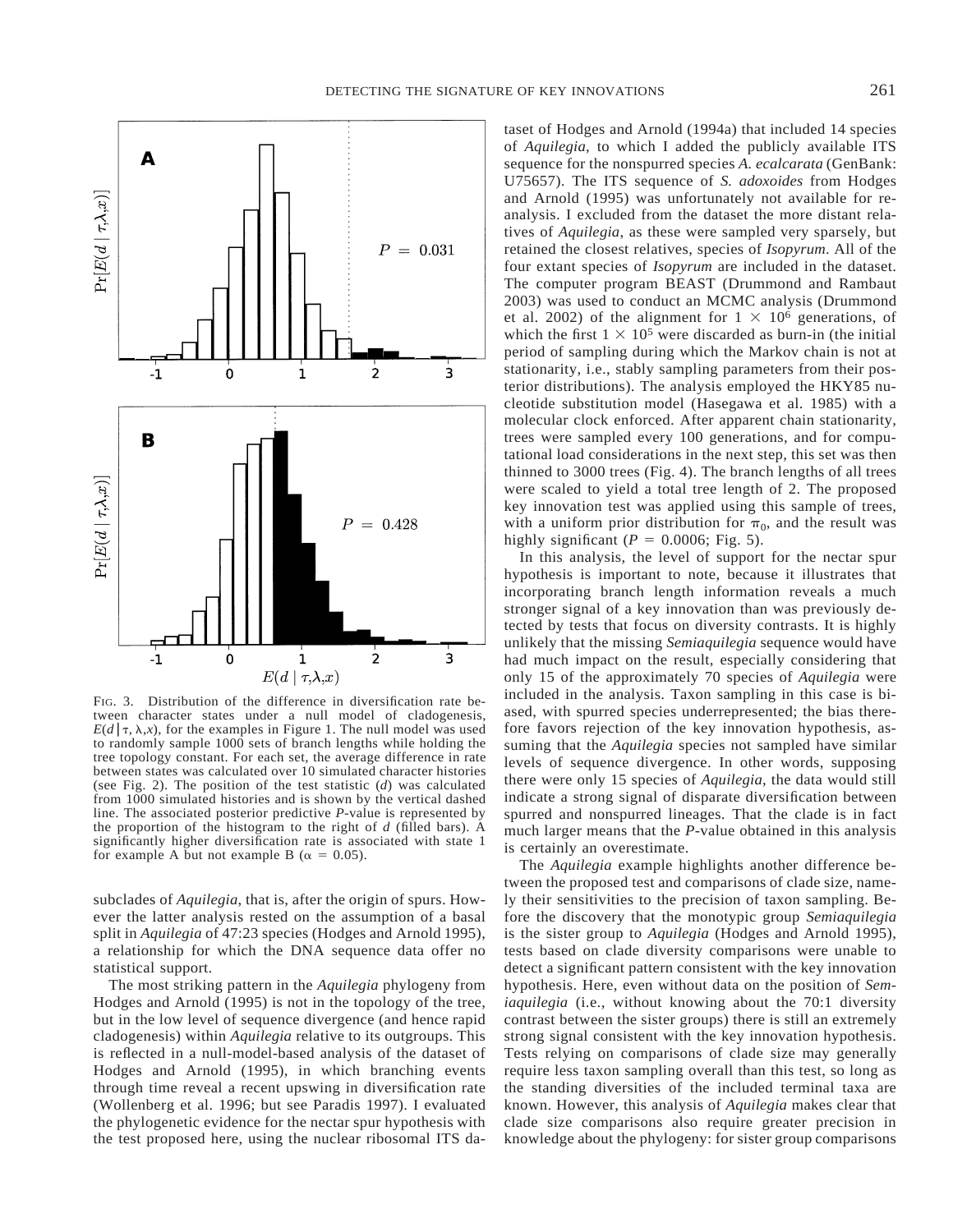

FIG. 4. ITS phylogeny of *Aquilegia* and *Isopyrum* showing one of approximately 10,000 trees sampled by Markov chain Monte Carlo under the assumption of a molecular clock. The hypothesized key innovation, floral nectar spurs, is designated by black boxes. The approximate position of *Semiaquilegia*, not included in this analysis but found by Hodges and Arnold (1995) to be the sister group of *Aquilegia*, is shown by the dotted line.



FIG. 5. Distribution of the difference in diversification rate between character states under a null model of cladogenesis,  $E(d | x)$ , for the *Aquilegia* dataset (Fig. 4) showing the test statistic (*d*) as a dashed line and the posterior predictive *P*-value. In this case *d* and *E*(*d*) were calculated over 3000 trees sampled from the posterior distribution by Markov chain Monte Carlo. For each tree, *d* was calculated from 1000 simulated histories and *E*(*d*) from 1000 random sets of branch lengths, with ten histories per set. Allowing for uncertainty in the phylogeny in this manner, a significantly higher diversification rate is associated with floral nectar spurs.

to be useful, one must be fairly certain about what the sister group relationships are. This does not simply imply the need for strong statistical support for clades; more importantly, it highlights the need for adequate taxon sampling. This requirement is relaxed for the method proposed here, insofar as the taxa sampled yield representative state-specific diversification rates (see below).

#### **DISCUSSION**

Existing phylogenetic tests of key innovation hypotheses generally focus on differences in species diversity and only indirectly associate those differences with the hypothesized innovation. In contrast, this test directly associates estimates of the rate of cladogenesis with the evolutionary history of the candidate trait, and it can be applied in cases where diversity-based tests cannot, such as the hypothetical example (Fig. 1). Tests comparing clade sizes fail in that case because lineages with the innovation are not more species-rich, either overall or in any sister-pair comparison not involving homoplasy.

In this paper I focus attention on a direct consequence of higher rates of diversification, namely shorter waiting times between cladogenesis events, that may result from biological innovations. It is not the only consequence: tree symmetry, or nodal balance, is also affected by diversification rate (Chan and Moore 2002). In any event, shifts in rate eventually lead to significant differences in species diversity between lineages with the innovation and lineages without it. Disparate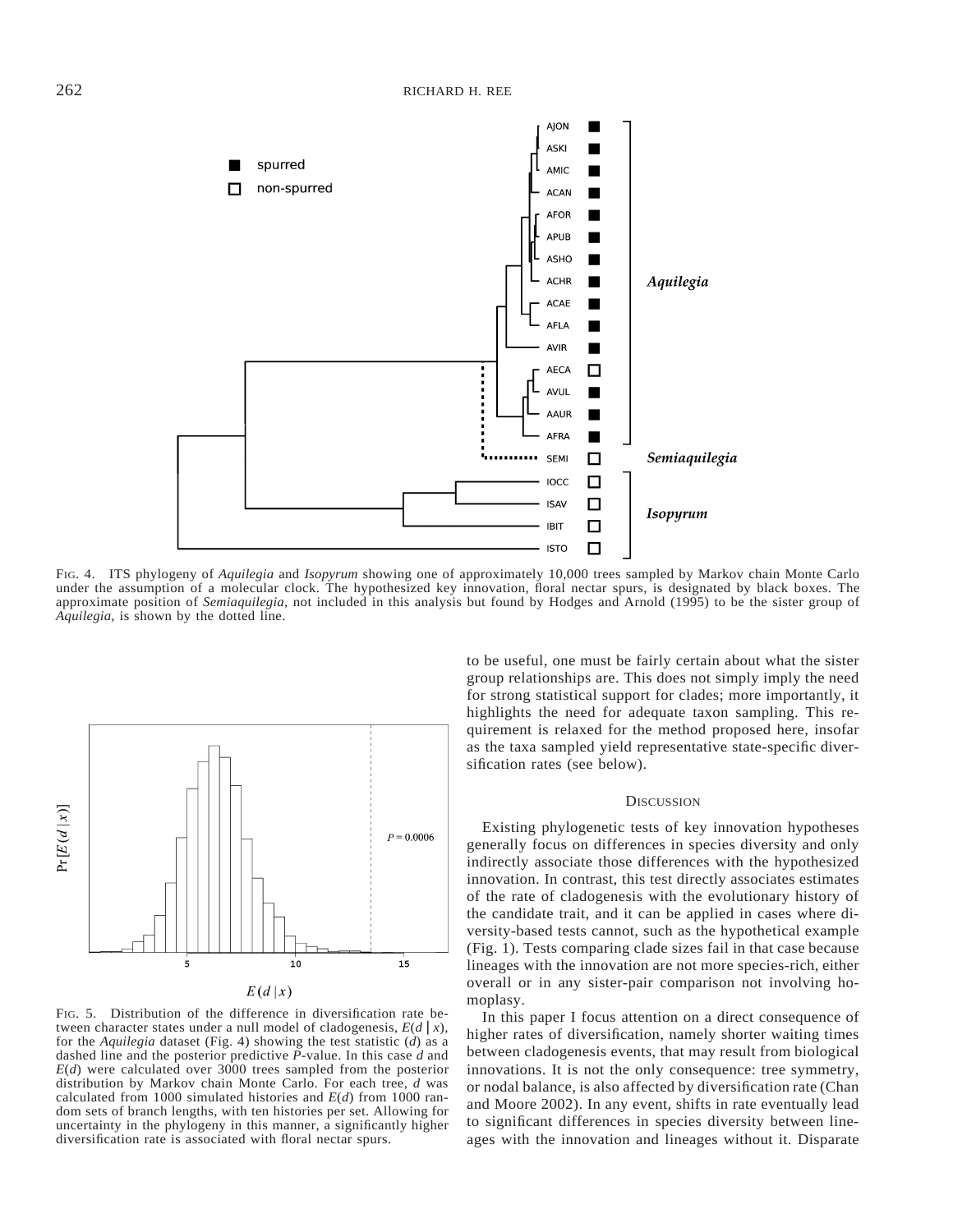clade sizes could thus be considered a secondary phylogenetic effect that becomes increasingly pronounced with the length of time that lineages possess the innovation.

In general, the historical signature of a key innovation will have both a time component and a diversity component (Sanderson and Donoghue 1996), but the relative contribution of each to the overall signal will depend on how long ago the key innovation originated. Tests that focus on clade size comparisons are less likely to succeed in detecting recent key innovations than the test proposed here, because for recent shifts in diversification rate, the effect on waiting times will be stronger than on clade sizes; insufficient time will have passed for the rate differential to translate into clade size disparity. Conversely, this test may be less useful than clade size comparisons in detecting ancient key innovations, where enough time has passed to yield a predominant signal of larger clades being associated with the key innovation. This is partly due to the practical difficulty imposed by large clades of obtaining a sufficient density of taxon sampling and molecular sequence data to apply the proposed test. In contrast, diversity comparisons generally require relatively little phylogenetic information other than the relationships and sizes of clades in the vicinity of the origin(s) of the putative innovation. Moreover, as the time scale over which inferences are drawn increases, one expects greater noise in the data from factors that influence diversification rate but are unrelated to the trait of interest (e.g., mass extinctions, other innovations, colonization of new areas). For example, in *Halenia*, another angiosperm clade with nectar spurs, biogeographic events such as dispersal to South America appear to have had a more substantial impact on the tempo of diversification than the possession of spurs (von Hagen and Kadereit 2003). Over long time scales, these extraneous variables may disproportionately reduce the detectable signal in waiting times compared to the signal in clade sizes, but this is an empirical question that remains to be addressed.

Because this method focuses solely on branch lengths, statistical inferences are likely to be conservative, because only part of the total information available is used. A more comprehensive method would incorporate information on both waiting times and tree topology. Ideally, it would also allow for homoplasy in the candidate trait, and accommodate uncertainty in all historical inferences (e.g., tree topology, branch lengths); in this regard the method proposed here is perhaps a step in the right direction. A potentially fruitful pursuit might be to incorporate key innovation hypotheses into the phylogeny estimation process itself, for example, by using models that allow state-specific waiting times between cladogenesis events in MCMC proposal functions for trees.

Another reason why this test might tend to be conservative relates to the reliance on estimates of phylogenetic branch lengths that are proportionate to time. Obtaining such information from extant species commonly involves combining molecular sequence data with temporal constraints on divergence times, as can be provided by fossils or prior knowledge about historical biogeographic events. However, even with reliable calibrations, the separation of evolutionary rate and time in phylogenetic inference continues to be a difficult statistical problem (Thorne and Kishino 2002). If rates of molecular evolution and lineage diversification are positively

correlated, as found in some studies (e.g., Barraclough and Savolainen 2001; Webster et al. 2003), then temporal durations of branches could be systematically overestimated for lineages possessing a key innovation, despite statistical corrections. The power of this test to detect the key innovation would be consequently reduced.

An important question is whether the Yule model of cladogenesis is appropriate for generating predictions about the distribution of waiting times between lineage branching events. A potential liability of using the Yule pure-birth process springs from the assumptions of complete taxon sampling and no extinction. These are indeed stringent assumptions, but I suspect that to the extent that the effects of incomplete, nonrandom taxon sampling and heterogeneous extinction rates are unbiased with respect to the candidate trait, the test itself should be similarly unbiased. I also predict that the predominant effect of incomplete, nonrandom sampling and variable extinction should be a reduction in power of the test. However, a thorough and systematic analysis of the effects of these variables on the performance of this method is clearly needed, particularly to clarify when the risk of Type II error is exacerbated. Additional work on how more complex models of cladogenesis, that is, those that include birth, death, and sampling parameters (Yang and Rannala 1997), could be used to generate more realistic predictions about branch lengths is also a priority.

In considering appropriate models for the null distribution and other issues of statistical power and performance, it is worthwhile to also consider possible alternative formulations of the test itself. As presently structured, the method makes inferences by holding constant the character data, tree topology, and tree length, and generates the expected distribution of *d* from a null model for branch lengths. Another approach might hold the observed branch lengths constant, but allow the character data to vary, and generate  $E(d)$  by simulating histories on the observed tree that are not constrained to match the observed character pattern. Alternative formulations of the basic approach outlined in this paper may differ in statistical behavior such that one is preferable over the others under particular circumstances, making this an interesting avenue for further study.

As for all inferences of evolutionary rate from phylogenies, results from this method condition on the bounds of the phylogenetic neighborhood sampled. For example, support for nectar spurs as a key innovation in *Aquilegia* might be different if the phylogeny were expanded to include *Thalictrum*, a closely related clade with 330 species, because those data would influence estimates of the nonspurred diversification rate. A question that naturally arises is how much of the phylogenetic neighborhood surrounding a key innovation is best to include in an analysis. A reasonable goal at the outset might be to sample enough clades to equalize the representation of each state with respect to the average number of inferred speciation events, the sum of reconstructed branch lengths, or the number of terminal taxa.

A common complaint about key innovation hypotheses is that historical inferences cannot distinguish among phylogenetically congruent traits as to which one is the real key innovation responsible for the observed pattern. For example, in *Aquilegia*, how do we know that it is actually nectar spurs,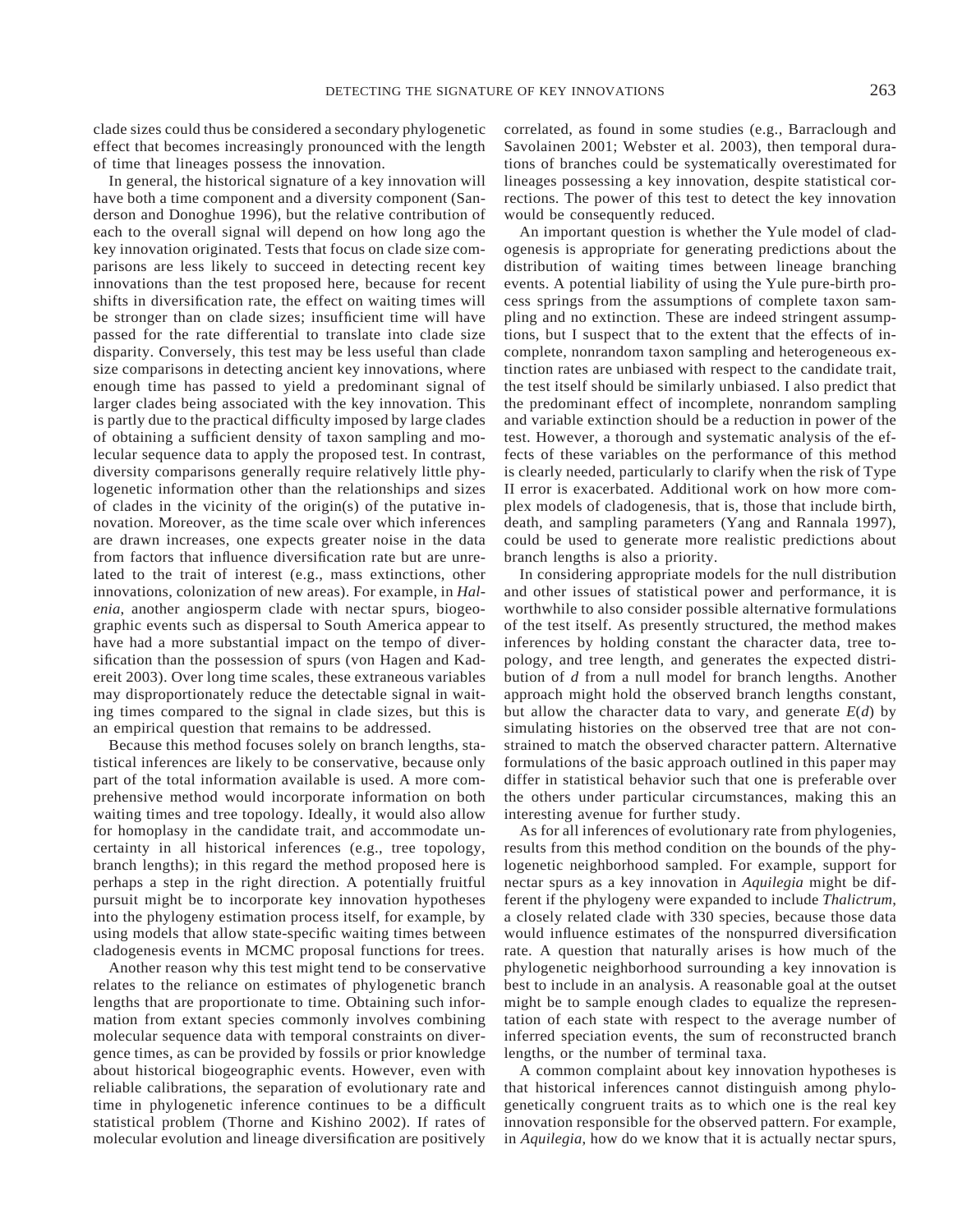and not some other trait shared by *Aquilegia* species, that is driving the result? A reasonably cautious view is that key innovation hypotheses are best judged from different angles, with phylogenetic tests like the one proposed here representing just one line of evidence that can be brought to bear on biological causes of shifts in diversification rate (e.g., Heard and Hauser 1995). It is important to remember that phylogenetic tests are generally not the best tools for evaluating hypotheses about mechanisms. Distinguishing between alternative traits that show the same phylogenetic pattern requires experiments and other tests of the mechanisms by which each trait is hypothesized to bring about higher diversification rates. However, as a corollary to the above, if alternative traits are not consistently correlated, support for a particular trait being a key innovation in a given case is strengthened if it can be shown to be generally true, that is, it has the same effect in other, phylogenetically independent, instances. This is the rationale for using correlations to test key innovation hypotheses.

In correlations, each independent origin of the trait is treated as a single data point. What are the datapoints used by this test? Because it allows homoplasy, a single analysis may include multiple origins (and losses) of the key innovation. If homoplasy is high, one could argue that a single analysis using this test is more similar to a correlation study than to a single observation (like the 70:1 ratio in *Aquilegia* + *Semiaquilegia*). However, the issue is not entirely clear, and the fact remains that a single analysis yields inferences from only one phylogenetic neighborhood. If general conclusions about a trait are to be drawn, multiple inferences from widely separated branches of the tree of life may be required.

The expected generality of key innovations is itself an issue that deserves critical appraisal. Should we expect a trait to have the same effect on diversification rate each and every time it evolves? One could argue that key innovations will tend to be highly contextual, requiring specific biological correlates or ecological preconditions to influence lineage diversification (e.g., de Queiroz 2002). If this is true, it is not so imperative to examine multiple cases of trait origin if they differ in this regard. At the very least, it encourages more detailed examination of each case brought forth in support of a general conclusion.

Stochastic models of character evolution and cladogenesis allow aspects of the evolutionary process to be inferred in the face of uncertainty about the details of past events. Here I demonstrate their use in detecting differences in diversification rate between character states, a fundamental parameter of key innovation hypotheses. This contrasts with other methods that only indirectly associate inferred shifts in diversification rate with origin of the character of interest. This method complements those methods and hopefully broadens the range of cases in which key innovation hypotheses may be tested in a phylogenetic context.

## **ACKNOWLEDGMENTS**

This work benefited substantially from input by B. Moore. Discussion groups at the Field Museum and the University of British Columbia also gave helpful feedback. I thank P. Fine and S. Otto for encouragement and comments on drafts; the manuscript was further improved by comments from two anonymous reviewers. S. Hodges kindly provided the ITS sequence data from his 1994 study.

#### LITERATURE CITED

- Barraclough, T. G., and V. Savolainen. 2001. Evolutionary rates and species diversity in flowering plants. Evolution 55:677–683.
- Chan, K. M. A., and B. R. Moore. 2002. Whole-tree methods for detecting differential diversification rates. Syst. Biol. 51: 855–865.
- de Queiroz, A. 2002. Contingent predictability in evolution: key traits and diversification. Syst. Biol. 51:917–929.
- Drummond, A. J., and A. Rambaut. 2003. BEAST Ver. 1.0. Available from http://evolve.zoo.ox.ac.uk/beast/.
- Drummond, A. J., G. K. Nicholls, A. G. Rodrigo, and W. Solomon. 2002. Estimating mutation parameters, population history and genealogy simultaneously from temporally spaced sequence data. Genetics 161:1307–1320.
- Farrell, B. D., D. E. Dussourd, and C. Mitter. 1991. Escalation of plant defense: Do latex and resin canals spur plant diversification? Am. Nat. 138:881–900.
- Felsenstein, J. 1985. Confidence limits on phylogenies with a molecular clock. Syst. Zool. 34:152–161.
- Harvey, P. H., and M. D. Pagel. 1991. The comparative method in evolutionary biology. Oxford Univ. Press, Oxford, U.K.
- Hasegawa, M., H. Kishino, and T. Yano. 1985. Dating of the humanape splitting by a molecular clock of mitochondrial DNA. J. Mol. Evol. 21:160–174.
- Heard, S. B., and D. L. Hauser. 1995. Key evolutionary innovations and their ecological mechanisms. Hist. Biol. 10:151–173.
- Hey, J. 1992. Using phylogenetic trees to study speciation and extinction. Evolution 46:627–640.
- Hodges, S. A. 1997. Floral nectar spurs and diversification. International J. Plant Sci. 158(Suppl. 6):S81–S88.
- Hodges, S. A., and M. L. Arnold. 1994a. Columbines: a geographically widespread species flock. Proc. Natl. Acad. Sci. USA 91: 5129–5132.
- ———. 1994b. Floral and ecological isolation between *Aquilegia formosa* and *Aquilegia pubescens*. Proc. Natl. Acad. Sci. USA 91:2493–2496.
- . 1995. Spurring plant diversification: Are floral nectar spurs a key innovation? Proc. R. Soc. Lond. 262:343–348.
- Huelsenbeck, J. P., and F. R. Ronquist. 2001. MRBAYES: Bayesian inference of phylogenetic trees. Bioinformatics 17:745–755.
- Huelsenbeck, J. P., B. Rannala, and J. P. Masly. 2000. Accommodating phylogenetic uncertainty in evolutionary studies. Science 288:2349–2350.
- Huelsenbeck, J., R. Nielsen, and J. Bollback. 2003. Stochastic mapping of morphological characters. Syst. Biol. 52:131–158.
- Johnson, S. D., and K. E. Steiner. 1997. Long-tongued fly pollination and the evolution of floral spur length in the *Disa draconis* complex (Orchidaceae). Evolution 51:45–53.
- Li, S. 1996. Phylogenetic tree construction using Markov chain Monte Carlo. Ph.D. thesis, Ohio State Univ., Columbus, OH.
- Mau, B. 1996. Bayesian phylogenetic inference via Markov chain Monte Carlo methods. Ph.D. thesis, Univ. of Wisconsin, Madison, WI.
- Mau, B., M. Newton, and B. Larget. 1999. Bayesian phylogenetic inference via Markov chain Monte Carlo methods. Biometrics 55:1–12.
- McConway, K. J., and H. J. Sims. 2004. A likelihood-based method for testing for nonstochastic variation of diversification rates in phylogenies. Evolution 58:12–23.
- Mitter, C., B. Farrell, and B. Wiegmann. 1988. The phylogenetic study of adaptive zones: has phytophagy promoted insect diversification? Am. Nat. 132:107–128.
- Moore, B. R., K. M. A. Chan, and M. J. Donoghue. 2004. Detecting diversification rate variation in supertrees. Pp. 487–533 *in* O. R. P. Bininda-Emons, ed. Phylogenetic supertrees: combining information to reveal the tree of life. Kluwer Academic, Dordrecht, The Netherlands.